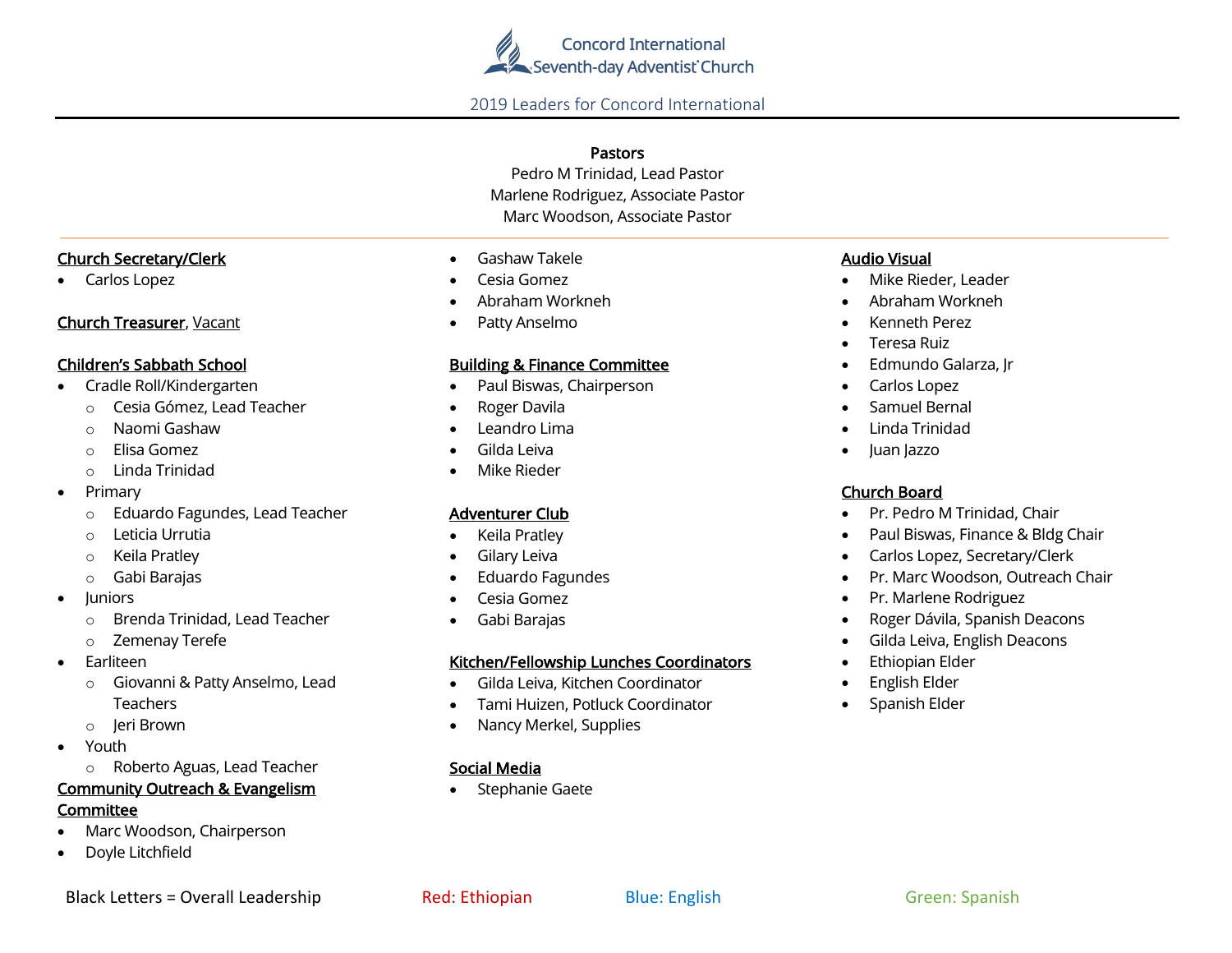

### 2019 Leaders for Concord International

### Ethiopian Leaders

#### Elders

- Adu Worku
- Dr. Birku Melese

### Deacons

- o Gashaw Takele,
- o Amare Melese and
- o Befekadu Takele

### **Deaconess**

- o Telelu Terefe,
- o Zemenaye Terefe,
- o Marshet Hailu
- o Tadla Takele

# Spanish Leaders

# Ancianos (Elders)

- Jesús Gómez, Primer Anciano
- Ricardo Perez
- Edmundo Martínez
- Luis Leiva

## Diáconos/Diaconisas

- Roger Dávila, Director
- Diáconos
	- Edmundo Galarza, Sub-director
	- Kenneth Perez
	- Alvarito Corral
	- Juan Jazzo
	- Leonardo D. Pérez (Leito)
- Diaconisas

# Escuela Sabática (Adult Spanish SS)

- \_\_\_\_\_\_\_\_\_\_, Directora
- Ingrid Stewart, Asociada
- Celia Pérez, Asociada
- Marta Pérez, Asociada

# Vida Familiar (Family Life)

• Mercedes Gomez

# Ministerio de Oración

• Enmanuel Perez

# Flores (Flowers)

- Angela Guillén
- Amalfi Jazzo

### Ministerio de la Mujer (Women's Ministry)

• Elba Pastora, Spanish Leader

## Evangelismo (Evangelism)

- Leonardo Perez, Director
- luan lazzo
- Ingrid Stewart

# Sociedad de Jóvenes (Adventist Youth Society)

• Roberto Aguas

### Directora de Música

• Vasti Pérez